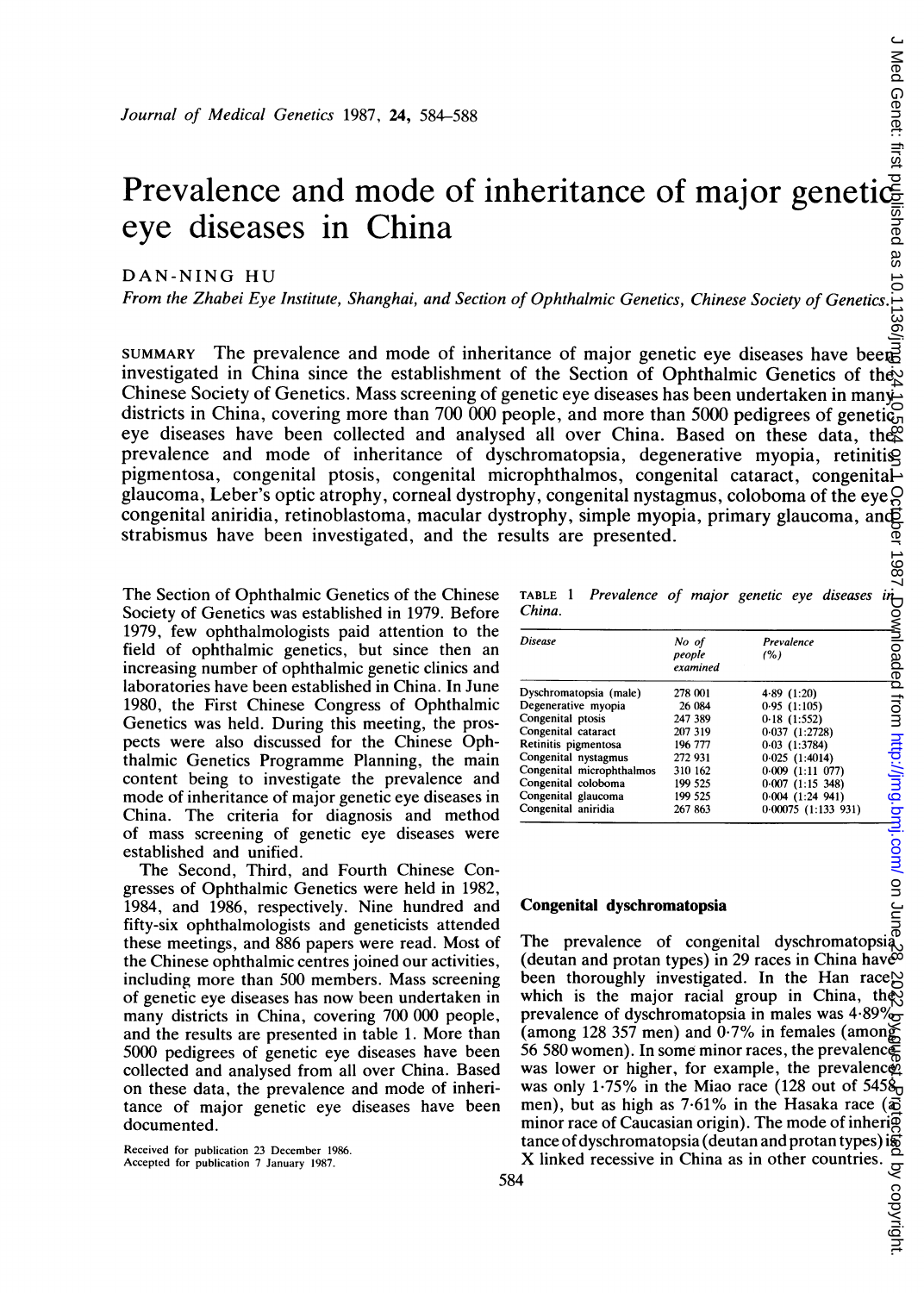## Degenerative myopia

The prevalence of degenerative myopia in East, Mid-south and North-east China was 0-95% (based on mass screening of 26 084 people). Hu' collected 61 pedigrees of degenerative myopia and found that it was inherited as an autosomal recessive trait; numerous other reports have been published since then (Geng, 87 pedigrees; Li, 96 pedigrees; Xia, 177 pedigrees; Nie, 16 pedigrees; Zhang, 70 pedigrees). All of these authors agreed that degenerative myopia was inherited as an autosomal recessive trait. When both parents were affected, 42 out of 45 offspring were affected (93-3%). When both parents of the probands appeared normal,  $22.3\%$  of the offspring were affected (Lenz's correction). When one of the parents of the probands was affected, 257 out of 564 offspring were affected  $(45.6\%)$ . These figures suggest autosomal recessive inheritance.

### Retinitis pigmentosa

The prevalence of retinitis pigmentosa was 0-03% (1:3784) in East, Mid-south, North-west, Southwest, and North China (based on mass screening of 196 777 people). Several large series of pedigrees of retinitis pigmentosa have been reported (320 pedigrees); the percentages of autosomal recessive (including sporadic cases), autosomal dominant, and X linked recessive were 91-8%, 5-2%, and 3-0% respectively. Compared with data from Western countries, the percentages of X linked recessive and autosomal dominant inherited retinitis pigmentosa in China is rather low, and the percentage of autosomal recessive retinitis pigmentosa is relatively high.<sup>2</sup>

## Congenital ptosis

The prevalence of congenital ptosis in China was 0\*18% (1:552), based on mass screening of 247 389 people. Two large series of pedigrees have been reported (76 pedigrees). The percentages of sporadic, autosomal dominant, and autosomal recessive cases were  $67.1\%$ ,  $18.4\%$ , and  $14.5\%$ respectively. Ptosis with epicanthus inversus and blepharophimosis (Komoto's syndrome) is common in China, accounting for 8-3% of cases of congenital ptosis. It was inherited as an autosomal dominant trait with full penetrance.

#### Congenital microphthalmos

The prevalence of congenital microphthalmos was 0\*009% (1:11 077) in 12 provinces in China, based on mass screening of 310 162 people. In certain areas the prevalence was somewhat higher. For example, the prevalence was  $0.057\%$  (1:1758) in East Henan. Most of the cases reported in China were sporadic (75 to 90%); only 10 to 25% of cases had familial occurrence, all modes of inheritance being observed. Microphthalmos associated with aniridia or congenital cataract were inherited as autosomal dominant traits and most of the cases associated with corneal opacities or coloboma were sporadic or inherited as autosomal recessive traits.

#### Congenital cataract

The prevalence of congenital cataract was  $0.037\%$ (1:2728) in some districts in China, based on mass screening of 207 319 people. Several large series of congenital cataract have been published.3 In 677 cases of congenital cataract reported in China, the percentages of sporadic, autosomal dominant, and autosomal recessive inheritance were 70-2%,  $21.0\%$ , and  $8.8\%$ , respectively. Some X linked recessive cases have been reported also.

# Congenital glaucoma

The prevalence of congenital glaucoma was 0-004% (1:24 941) in China based on mass screening of 199 <sup>525</sup> people. A number of authors have reported large series of pedigrees of congenital glaucoma. In 234 cases reported in China, the frequency of parental consanguinity was 2-3% (compared with an average of 1% in the general population). The corrected prevalence in sibships was 12.5 to 20-9%, suggesting autosomal recessive inheritance. Since the prevalence was higher in males (male:female ratio  $3.3:1$ ), and three cases of parent to child transmission have been reported, the possibility of multifactorial inheritance must also be considered.

## Leber's optic atrophy

Many pedigrees of Leber's optic atrophy have been reported in China.<sup>4</sup> The most striking feature is the relatively high incidence among females. In Chinese publications, we were able to find 354 cases, the ratio of affected females to males being 44-9%:55-1%. This ratio is much higher than that reported in Western countries (15%:85%), but is similar to the Japanese figure  $(41\%:59\%)$ .<sup>5</sup> The average age of onset was  $18.8$  years, which is earlier than that reported in Western countries and is close to the Japanese figure.<sup>5</sup>

## Corneal dystrophy

The three most common types of corneal dystrophy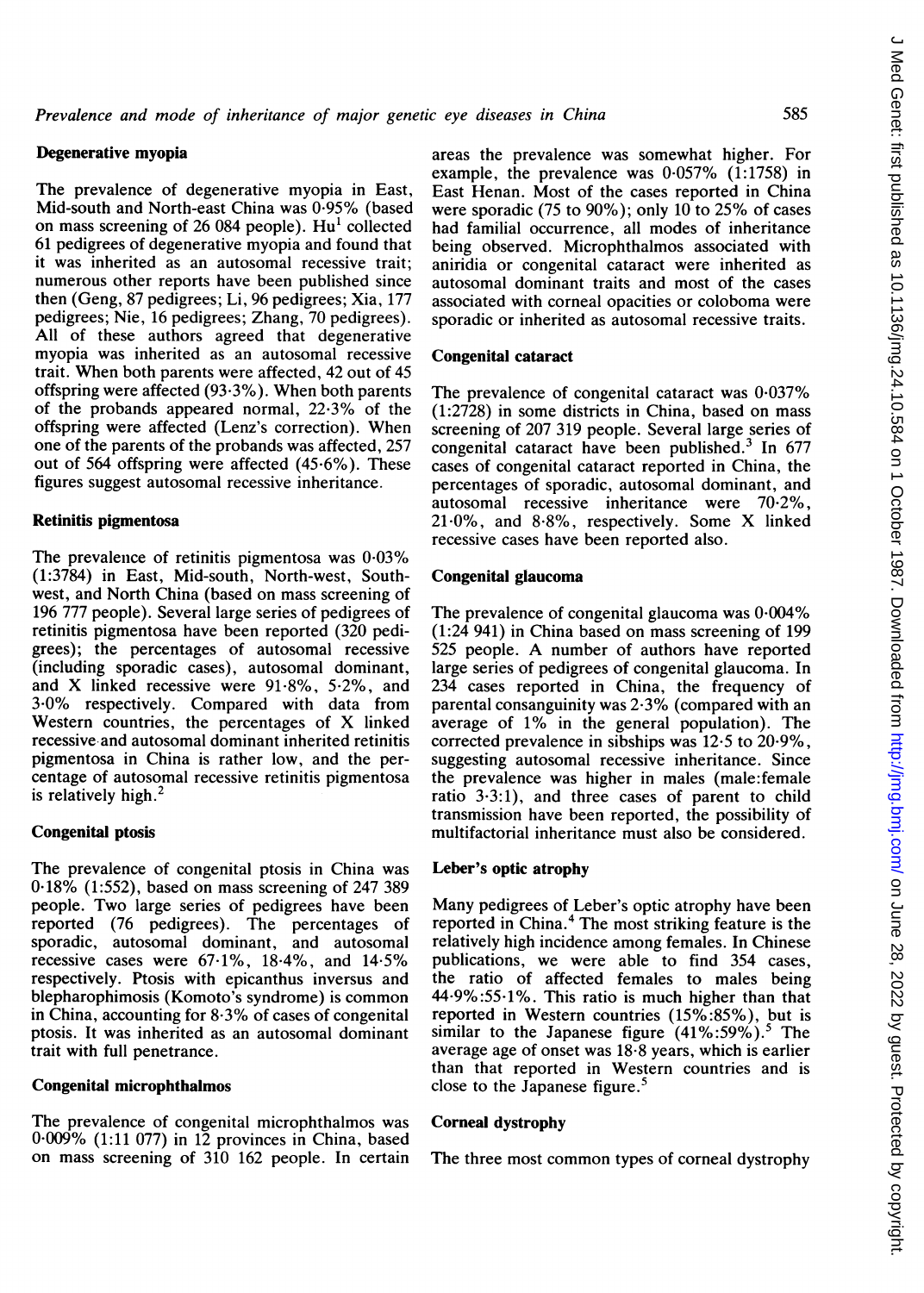586

reported in China were: nodular type (164 cases, inherited as autosomal dominant with high penetrance), reticular type (34 cases, inherited as autosomal dominant with high penetrance), and macular type (five pedigrees, inherited as autosomal recessive).

# Congenital primary nystagmus

The prevalence of congenital nystagmus in China was  $0.025\%$  (1:4014, including both primary and secondary congenital nystagmus), based on mass screening of 272 931 people. The Section of Ophthalmic Genetics of the Chinese Society of Genetics collected and analysed 208 pedigrees from 17 provinces. The mode of inheritance was sporadic in 64-4%, autosomal dominant in 18 3%, autosomal recessive in 8-7%, X linked recessive in 7-2%, and unknown in 1-4%. No definite X linked dominant inheritance has been identified.

## Congenital coloboma of the inner eye

The prevalence of coloboma in Mid-south, Southwest, East, North-west, and North China was 0-007% (1:15 348), based on mass screening of 199 525 people. The Section of Ophthalmic Genetics of the Chinese Society of Genetics collected and analysed 142 pedigrees from <sup>21</sup> provinces. Among 104 pedigrees of simple coloboma of the uvea, the percentages of sporadic, autosomal dominant, and autosomal recessive inheritance were 93 3%, 3-9%, and 2-9% respectively. Among <sup>12</sup> pedigrees of coloboma of the macula, the percentages of sporadic, autosomal dominant, and autosomal recessive were 58 3%, 33-3%, and 8-3%. Among 22 pedigrees of coloboma of the optic nerve, the percentages of sporadic and autosomal dominant cases were 86-4% and 13.6%. Among four pedigrees of coloboma of the lens, two pedigrees showed sporadic and the other two autosomal dominant inheritance.

# Congenital aniridia

The prevalence of aniridia in China was 0-00075% (1:133 931), based on mass screening of 267 863 people. The mode of inheritance in 26 pedigrees reported in China was autosomal dominant with full penetrance.

#### Retinoblastoma

The incidence of retinoblastoma in living newborns in Shanghai was 1:11 800.<sup>6</sup> Most of the cases reported (1166 cases) were sporadic, only 2-8%

 $\sum_{\substack{a \text{odd} \\ \text{odd} \\ \text{odd} \\ \text{odd} \\ \text{odd} \\ \text{odd} \\ \text{odd} \\ \text{odd} \\ \text{odd} \\ \text{odd} \\ \text{odd} \\ \text{odd} \\ \text{odd} \\ \text{odd} \\ \text{odd} \\ \text{odd} \\ \text{odd} \\ \text{odd} \\ \text{odd} \\ \text{odd} \\ \text{odd} \\ \text{odd} \\ \text{odd} \\ \text{odd} \\ \text{odd} \\ \text{odd} \\ \text{odd} \\ \text{odd} \\ \text{odd} \\ \text{odd} \\ \text{odd} \\ \text{odd} \\ \text{odd} \\ \text{odd} \\ \text{odd} \\ \text$ 

cases having a positive family history.<sup>7</sup> The possible: explanation was that in the past the survival rate of retinoblastoma was low, so that most cases were either inherited through a carrier or occurred as  $\phi$ new mutation. Bilateral cases accounted for  $14.3\%$ <sub>R</sub> Two cases of deletion of the long arm of chromosome 13 (13ql4-) have been reported.

## Macular dystrophy

In Stagardt's disease, the frequency of parental consanguinity was 13.3% and the corrected prevalence among sibs was  $23.8\%$ , indicating auto $\approx$ somal recessive inheritance. In progressive cone-rod dystrophy, the frequency of parental consanguinity was 38.9% and the corrected prevalence among sib<sub>on</sub> was  $28.2\%$ , indicating autosomal recessive inheri $\mathcal{R}$ tance and heterogeneity. on 1 Oct

#### Simple myopia

Simple myopia is common in China; in a mass screening of 130 000 students in Liaoning Province in 1983, the prevalence of reduced vision was  $35.4\%$ (myopia accounted for 85 to 95% of cases). In the large cities, the prevalence was high, being 59.4% in high school students in Shanghai city. There is disagreement concerning the aetiology of myopi $\tilde{\mathbb{R}}$ Some authors believe that myopia is related  $t\overline{0}$ genetic factors and others emphasise environmental factors. Hu investigated this problem through a twill study. In 90 pairs of twins with myopia, the concordance rate of myopia was  $81.6\%$  in monog zygotic twins and 57.6% in dizygotic twins ( $p < 0.05$ ) The correlation coefficient was  $0.71$  in monozygotic twins and  $0.26$  in dizygotic twins (p<0.01). The heritability index of myopia was  $61\%$ .<sup>8</sup> Chu and Wang<sup>9</sup> studied these problems in another group of twins, with similar results: the heritability inde $\vec{x}$ . of myopia, radius of the cornea, axial length of the eyeball, and depth of the anterior chamber were 65%, 49%, 56%, and 72%, respectively. These results indicated that both genetic and environmental factors play a role in the occurrence of myopi $\pm$ Based on these data, Hu proposed a hypothesis  $\mathfrak{R}$ multifactorial inheritance of myopia. Li studied the role of inheritance of myopia in Shandong Province the familial occurrence rates in first and second degree relatives of myopic patients were  $15.1\%$  and  $6.3\%$  and the prevalence of myopia in the same area was  $3.3\%$ . The heritability of myopia as calculated from these data was  $61.6\%$ . This pattern conformed with multifactorial inheritance. on June 28, 2022 by guest. Protected by copyright. <http://jmg.bmj.com/> J Med Genet: first published as 10.1136/jmg.24.10.584 on 1 October 1987. Downloaded from

#### Primary glaucoma

With mutuactorial inferitance.<br> **Primary glaucoma**<br>
The prevalence of glaucoma in people over 30 years<br>
The prevalence of glaucoma in people over 30 years<br>  $\frac{30}{50}$ <br>  $\frac{30}{50}$ <br>  $\frac{30}{50}$ <br>  $\frac{30}{50}$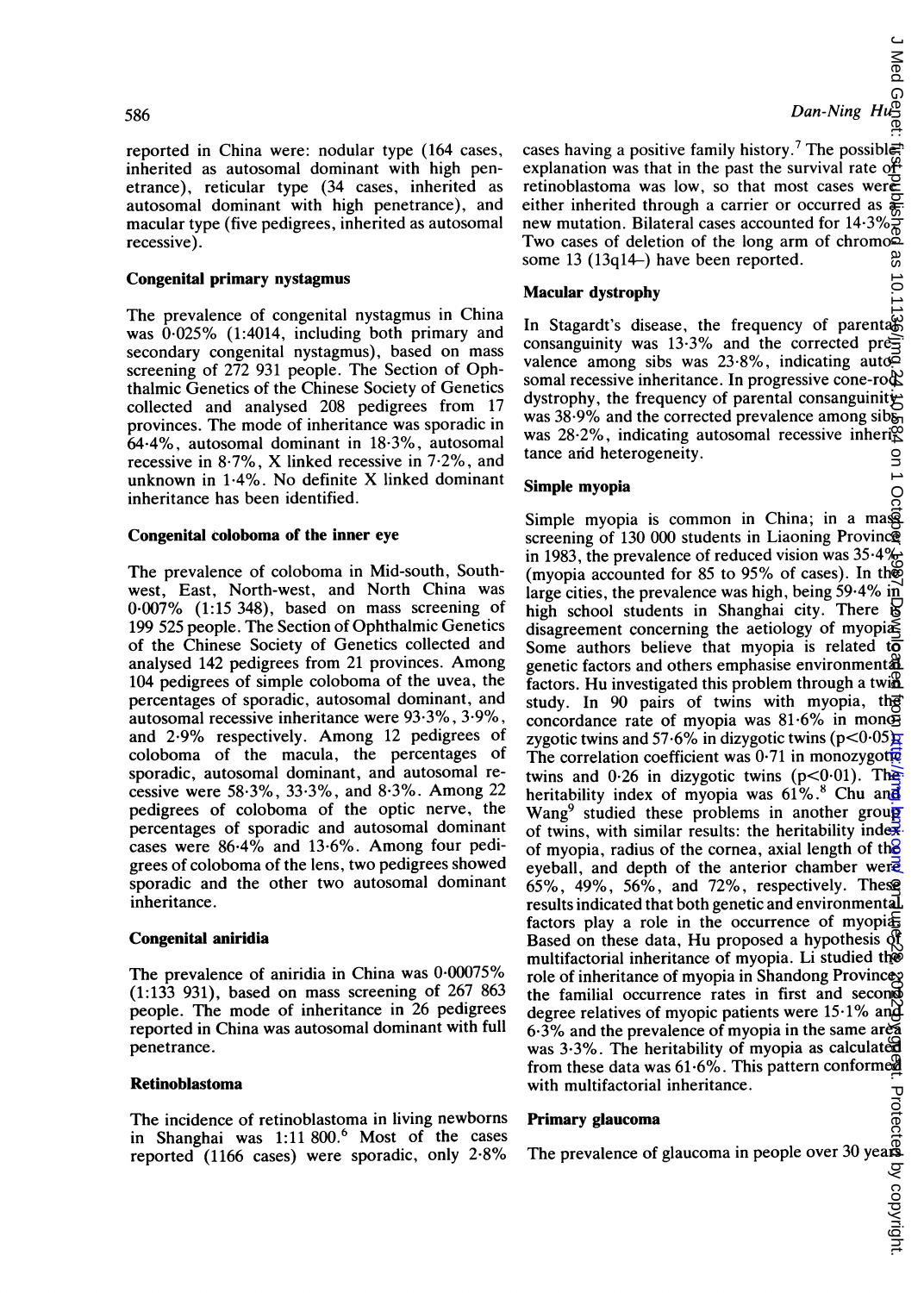| No of affected parents       |                                    |                    |                         | $\bf{0}$                       |                                |                              |                                  |                                | $\overline{2}$           |                            |                              |
|------------------------------|------------------------------------|--------------------|-------------------------|--------------------------------|--------------------------------|------------------------------|----------------------------------|--------------------------------|--------------------------|----------------------------|------------------------------|
| No of affected children      |                                    |                    | $\theta$                | 1                              | $\overline{c}$                 | $\bf{0}$                     |                                  | $\overline{\mathbf{c}}$        | $\bf{0}$                 |                            | $\overline{2}$               |
| <b>Grandparents</b><br>No of |                                    |                    |                         |                                |                                |                              |                                  |                                |                          |                            |                              |
| No of<br>normal              | No of<br>affected                  | normal<br>children |                         |                                |                                |                              |                                  |                                |                          |                            |                              |
| 4<br>3<br>2                  | $\bf{0}$<br>2                      | $\bf{0}$           | 0.5<br>$1-8$<br>5.5     | $5 - 1$<br>$8 - 4$<br>$14 - 2$ | $12 - 2$<br>$16-3$<br>$22 - 1$ | $6-3$<br>$8-1$<br>19.9       | $15-6$<br>$18-8$<br>29.6         | 24.5<br>27.5<br>37.2           | $38 - 4$<br>43.8<br>49.3 | 43.8<br>48.9<br>$54 - 0$   | $48 - 6$<br>53.3<br>58.0     |
| 4<br>2                       | $\boldsymbol{0}$<br>$\overline{2}$ |                    | 0.5<br>$1-6$<br>$5-0$   | 4.7<br>7.7<br>12.9             | $11-2$<br>14.9<br>$20 - 2$     | $5 - 7$<br>7.2<br>17.5       | 14.0<br>$16 - 2$<br>$26 - 4$     | 22.0<br>$24-6$<br>33.6         | $35 - 0$<br>40.0<br>44.7 | $40-1$<br>$44 - 7$<br>49.3 | 44.7<br>49.0<br>53.3         |
| 4<br>3<br>$\overline{c}$     | $\bf{0}$<br>$\overline{2}$         | $\overline{c}$     | $0-4$<br>1.5<br>$4 - 6$ | $4-4$<br>$7-1$<br>$11 - 8$     | $10-4$<br>$13 - 7$<br>$18 - 6$ | $5 - 2$<br>$6-5$<br>$15 - 7$ | $12 - 7$<br>$14 - 6$<br>$27 - 8$ | $20-1$<br>$22 - 3$<br>$30 - 6$ | 32.2<br>$36 - 5$<br>40.9 | $37 - 0$<br>41.2<br>45.4   | $41 - 1$<br>$45 - 4$<br>49.3 |

TABLE 2 Recurrence risks of exotropia.

old was 1% in China. Closed angle glaucoma is more common than open angle glaucoma in China. Wang investigated the mode of inheritance of primary closed angle glaucoma in 100 cases. The familial occurrence rates in first and second degree relatives was 7-1% and 2-33%, respectively. The prevalence of closed angle glaucoma in the same district was  $0.96\%$ .<sup>10</sup> The heritability of closed angle glaucoma as calculated from these data was 65%.

## Strabismus

Hu investigated the mode of inheritance of exotropia in 425 persons. The familial occurrence rate in first, second, and third degree relatives was  $9.0\%$ ,  $2.2\%$ , and  $1.1\%$  respectively. The prevalence of exotropia was 0-58%. The heritability of exotropia as calculated from these data was 81-3%.

## Other genetic eye diseases

#### CRYSTALLINE RETINOPATHY

This is a very rare disease in Western countries, according to Grizzard *et al.*<sup>11</sup> There have been only 14 reported cases in the West, but it is quite common in China. During 1978 to 1980, we observed 25 families (35 patients) in our clinic. All of the parents and offspring of the probands appeared normal, but some of their sibs were affected, the corrected prevalence among the sibs being 19-2%. The frequency of parental consanguinity was 20-0%, indicating autosomal recessive inheritance.

#### OGUCHI'S DISEASE

According to François,<sup>5</sup> about 80 cases have been

reported in Japan, but only 26 cases have been reported in Caucasians. There have been 16 cases reported in China. Families with several cases in sibs and consanguinity of parents have been reported, indicating autosomal recessive inheritance.

# Genetic counselling

We established <sup>a</sup> clinic for genetic eye disease and genetic counselling in 1978. More than 1500 patients have visited the clinic or have written for genetic counselling. We have designed genetic counselling tables for some monogenic inherited eye diseases, including degenerative myopia, corneal dystrophy, and aniridia, based on the genetic percentages, mode of inheritance, degree of penetrance, and the gene frequency among the Chinese.

We have developed <sup>a</sup> computer programme to estimate recurrence risks for multifactorial inherited genetic diseases based on Smith's formula.<sup>12</sup> Using this programme, we have prepared tables for estimating recurrence risks for a variety of family situations in several multifactorial inherited eye diseases, such as exotropia and primary closed angle glaucoma (table 2).

#### References

- Hu DN. Genetic aspects of high myopia. Chin J Ophthalmol 1979;15: 159-62.
- Hu DN. Genetic aspects of retinitis pigmentosa in China. Am J Med Genet 1982;12:51-6.
- <sup>3</sup> Jin YZ, Shun Z, Dou SH. Congenital cataract: investigation and analysis of eighty two pedigrees. Chin J Ophthalmol 1983;19: 296-7.
- <sup>4</sup> Ton Y. Analysis of fifty eight pedigrees of Leber's optic atrophy. Chin J Ophthalmol 1985;21:163-5.